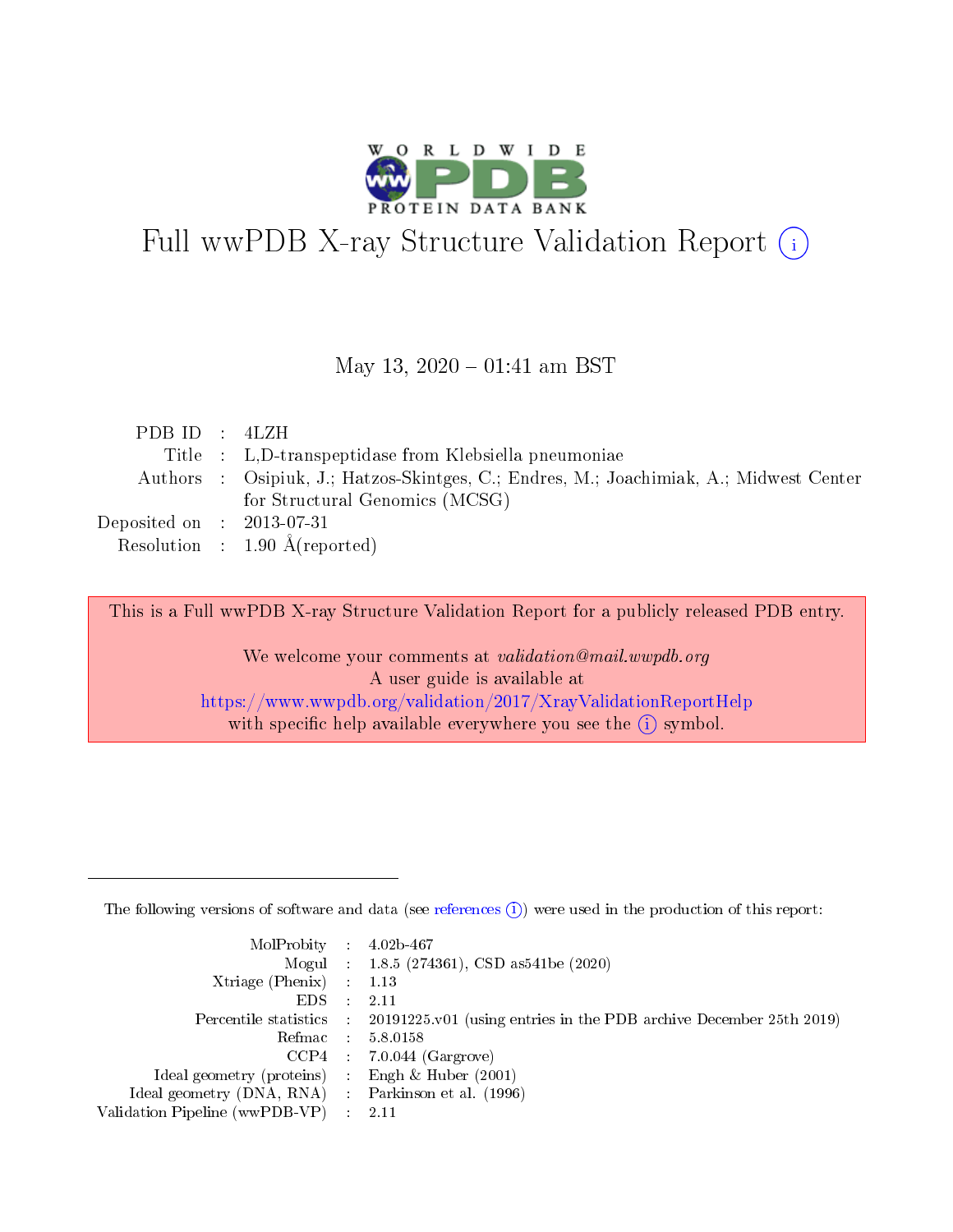# 1 [O](https://www.wwpdb.org/validation/2017/XrayValidationReportHelp#overall_quality)verall quality at a glance  $(i)$

The following experimental techniques were used to determine the structure: X-RAY DIFFRACTION

The reported resolution of this entry is 1.90 Å.

Percentile scores (ranging between 0-100) for global validation metrics of the entry are shown in the following graphic. The table shows the number of entries on which the scores are based.



| Metric                | Whole archive<br>$(\#\mathrm{Entries})$ | Similar resolution<br>$(\#\text{Entries}, \text{resolution range}(\text{\AA}))$ |
|-----------------------|-----------------------------------------|---------------------------------------------------------------------------------|
| $R_{free}$            | 130704                                  | $6207(1.90-1.90)$                                                               |
| Clashscore            | 141614                                  | $6847(1.90-1.90)$                                                               |
| Ramachandran outliers | 138981                                  | $6760(1.90-1.90)$                                                               |
| Sidechain outliers    | 138945                                  | 6760 (1.90-1.90)                                                                |
| RSRZ outliers         | 127900                                  | $6082(1.90-1.90)$                                                               |

The table below summarises the geometric issues observed across the polymeric chains and their fit to the electron density. The red, orange, yellow and green segments on the lower bar indicate the fraction of residues that contain outliers for  $>=3, 2, 1$  and 0 types of geometric quality criteria respectively. A grey segment represents the fraction of residues that are not modelled. The numeric value for each fraction is indicated below the corresponding segment, with a dot representing fractions  $\epsilon=5\%$  The upper red bar (where present) indicates the fraction of residues that have poor fit to the electron density. The numeric value is given above the bar.

| Mol | hain | Length | Quality of chain |     |  |  |  |  |
|-----|------|--------|------------------|-----|--|--|--|--|
|     |      |        | 4%               |     |  |  |  |  |
|     | . .  | 285    | 87%              | 11% |  |  |  |  |

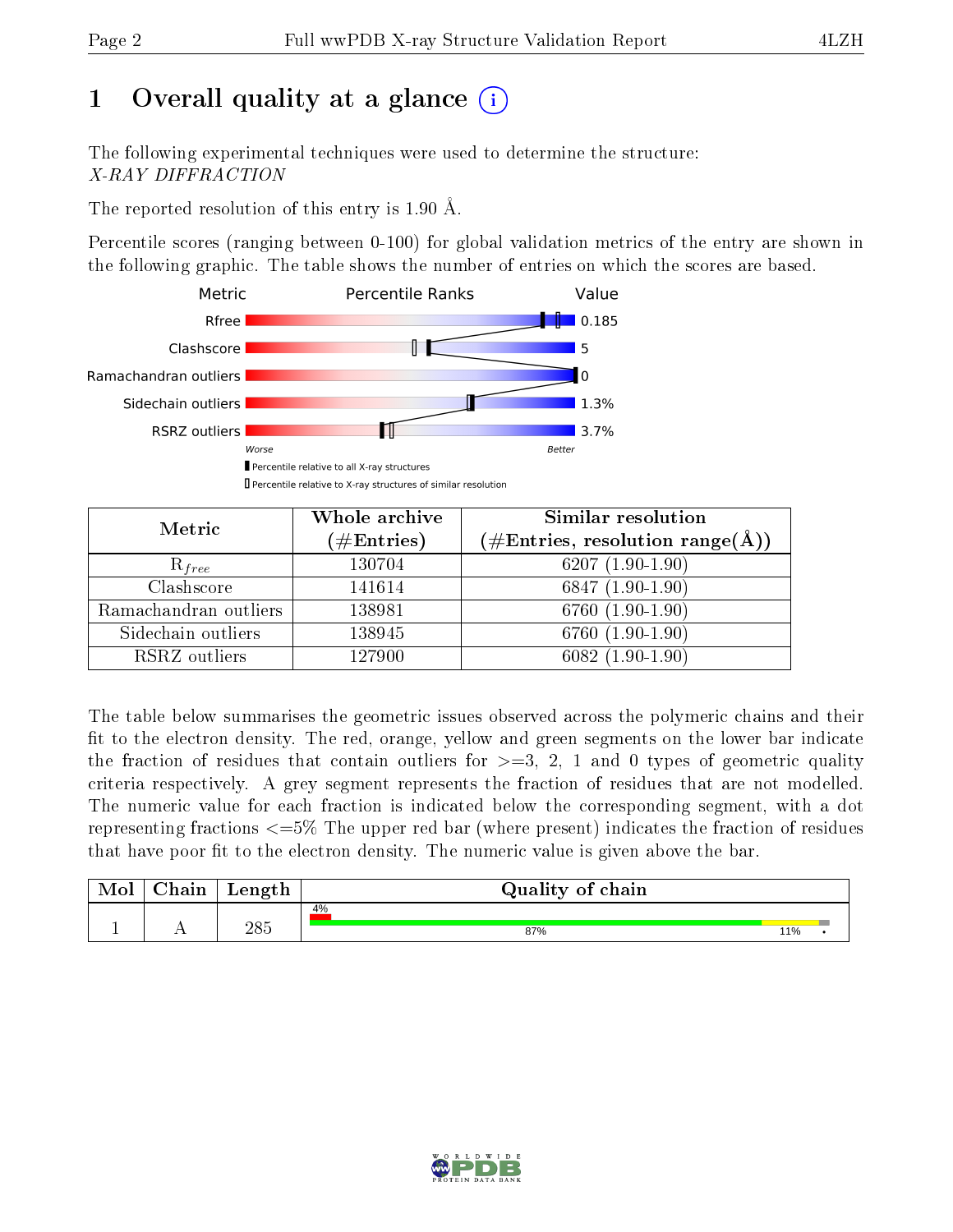# 2 Entry composition (i)

There are 2 unique types of molecules in this entry. The entry contains 2425 atoms, of which 0 are hydrogens and 0 are deuteriums.

In the tables below, the ZeroOcc column contains the number of atoms modelled with zero occupancy, the AltConf column contains the number of residues with at least one atom in alternate conformation and the Trace column contains the number of residues modelled with at most 2 atoms.

Molecule 1 is a protein called L,D-transpeptidase.

| Mol | Chain | Residues   | $\rm{Atoms}$           |      |     |      |  | ZeroOcc | $\mid$ AltConf $\mid$ Trace $\mid$ |  |  |
|-----|-------|------------|------------------------|------|-----|------|--|---------|------------------------------------|--|--|
|     | . .   | 070<br>210 | $\text{Total}$<br>2242 | 1434 | 384 | 415. |  | Sе      |                                    |  |  |

There are 2 discrepancies between the modelled and reference sequences:

| ${\rm Chain}$ | Residue | $\mid$ Modelled | Actual | Comment               | Reference  |
|---------------|---------|-----------------|--------|-----------------------|------------|
|               |         | SER             | $\sim$ | <b>EXPRESSION TAG</b> | UNP A6T6R4 |
|               |         |                 | $\sim$ | EXPRESSION TAG        | UNP A6T6R4 |

• Molecule 2 is water.

|  | $Mol$   Chain   Residues | Atoms               | $ZeroOcc \   \ AltConf$ |  |
|--|--------------------------|---------------------|-------------------------|--|
|  | 183                      | Fotal<br>183<br>183 |                         |  |

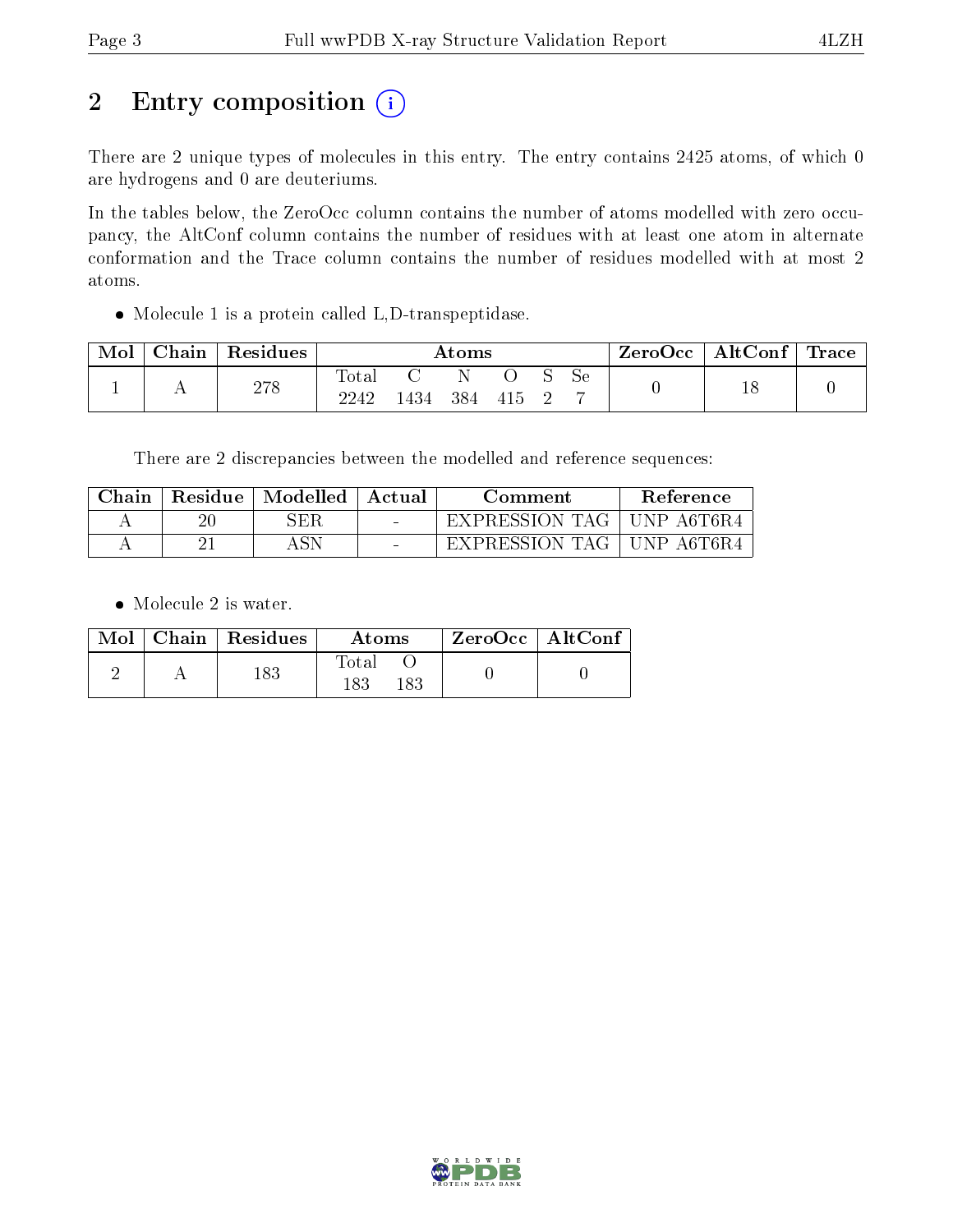## 3 Residue-property plots  $(i)$

These plots are drawn for all protein, RNA and DNA chains in the entry. The first graphic for a chain summarises the proportions of the various outlier classes displayed in the second graphic. The second graphic shows the sequence view annotated by issues in geometry and electron density. Residues are color-coded according to the number of geometric quality criteria for which they contain at least one outlier: green  $= 0$ , yellow  $= 1$ , orange  $= 2$  and red  $= 3$  or more. A red dot above a residue indicates a poor fit to the electron density (RSRZ  $> 2$ ). Stretches of 2 or more consecutive residues without any outlier are shown as a green connector. Residues present in the sample, but not in the model, are shown in grey.



• Molecule 1: L,D-transpeptidase

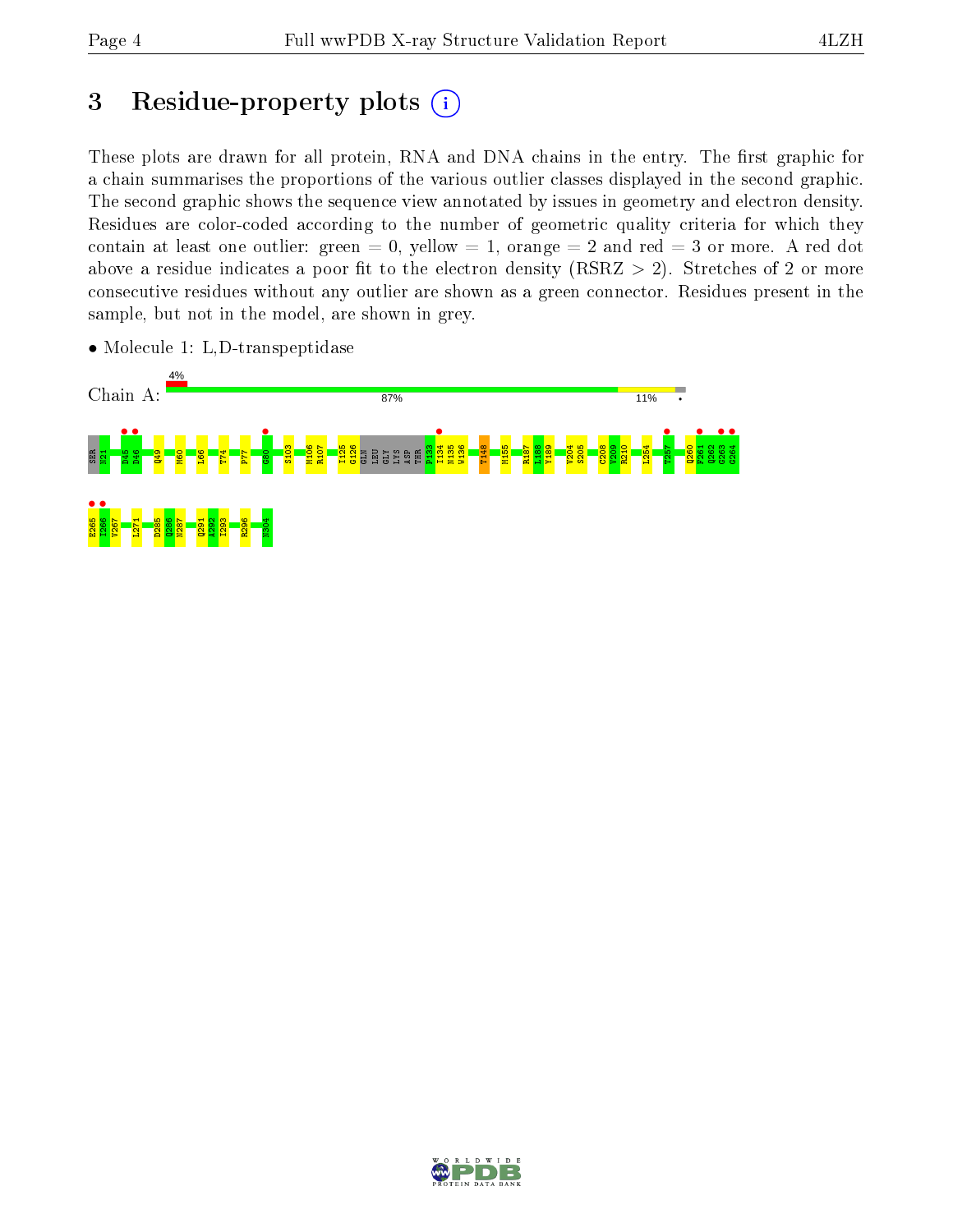# 4 Data and refinement statistics  $(i)$

| Property                                                   | <b>Value</b>                                                  | Source     |
|------------------------------------------------------------|---------------------------------------------------------------|------------|
| Space group                                                | $H_3$                                                         | Depositor  |
| Cell constants                                             | $150.75\text{\AA}$<br>$150.75\text{\AA}$<br>$43.07\text{\AA}$ |            |
| a, b, c, $\alpha$ , $\beta$ , $\gamma$                     | $90.00^\circ$<br>$90.00^\circ$<br>$120.00^{\circ}$            | Depositor  |
| Resolution $(A)$                                           | 37.70<br>$-1.90$                                              | Depositor  |
|                                                            | 37.69<br>$-1.90$                                              | <b>EDS</b> |
| % Data completeness                                        | $99.8$ $(37.70-1.90)$                                         | Depositor  |
| (in resolution range)                                      | 99.8 (37.69-1.90)                                             | <b>EDS</b> |
| $R_{merge}$                                                | 0.14                                                          | Depositor  |
| $\mathrm{R}_{sym}$                                         | (Not available)                                               | Depositor  |
| $\langle I/\sigma(I) \rangle^{-1}$                         | $\overline{2.41}$ (at 1.91Å)                                  | Xtriage    |
| Refinement program                                         | REFMAC 5.7.0029                                               | Depositor  |
|                                                            | $\overline{0.151}$ ,<br>0.179                                 | Depositor  |
| $R, R_{free}$                                              | 0.162<br>0.185<br>$\ddot{\phantom{a}}$                        | DCC        |
| $R_{free}$ test set                                        | 1456 reflections $(5.08\%)$                                   | wwPDB-VP   |
| Wilson B-factor $(A^2)$                                    | 19.5                                                          | Xtriage    |
| Anisotropy                                                 | 0.334                                                         | Xtriage    |
| Bulk solvent $k_{sol}$ (e/Å <sup>3</sup> ), $B_{sol}(A^2)$ | $0.39$ , $51.6$                                               | <b>EDS</b> |
| $\overline{L-test for}$ twinning <sup>2</sup>              | $< L >$ = 0.49, $< L2$ = 0.32                                 | Xtriage    |
| Estimated twinning fraction                                | $0.025$ for h,-h-k,-l                                         | Xtriage    |
| $F_o, F_c$ correlation                                     | 0.96                                                          | <b>EDS</b> |
| Total number of atoms                                      | $2425\,$                                                      | wwPDB-VP   |
| Average B, all atoms $(A^2)$                               | $26.0\,$                                                      | wwPDB-VP   |

Xtriage's analysis on translational NCS is as follows: The largest off-origin peak in the Patterson function is  $4.75\%$  of the height of the origin peak. No significant pseudotranslation is detected.

<sup>&</sup>lt;sup>2</sup>Theoretical values of  $\langle |L| \rangle$ ,  $\langle L^2 \rangle$  for acentric reflections are 0.5, 0.333 respectively for untwinned datasets, and 0.375, 0.2 for perfectly twinned datasets.



<span id="page-4-1"></span><span id="page-4-0"></span><sup>1</sup> Intensities estimated from amplitudes.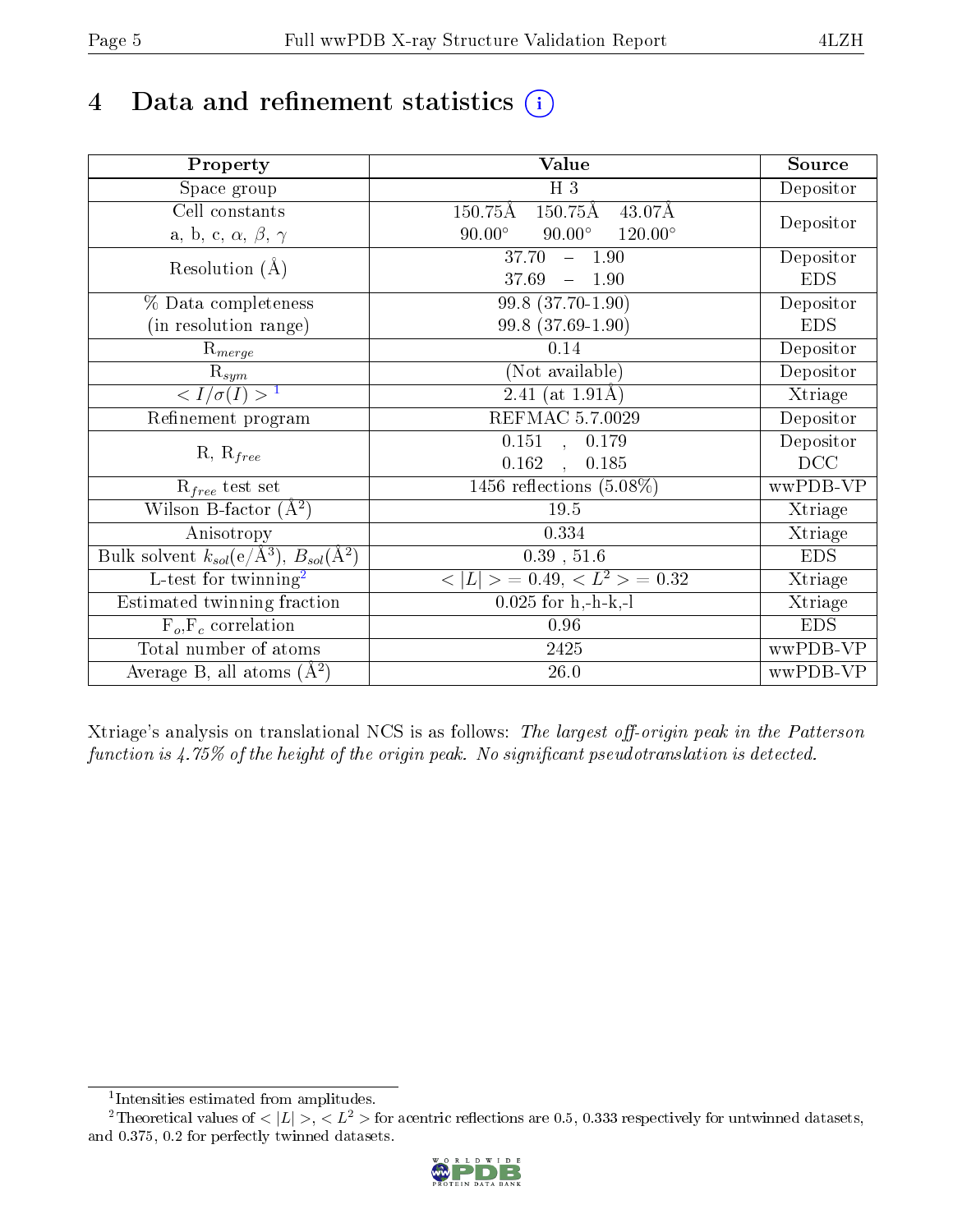# 5 Model quality  $(i)$

### 5.1 Standard geometry  $\overline{()}$

The Z score for a bond length (or angle) is the number of standard deviations the observed value is removed from the expected value. A bond length (or angle) with  $|Z| > 5$  is considered an outlier worth inspection. RMSZ is the root-mean-square of all Z scores of the bond lengths (or angles).

| Mol | Chain |          | Bond lengths                     | Bond angles |                 |  |
|-----|-------|----------|----------------------------------|-------------|-----------------|--|
|     |       |          | RMSZ $\mid \#  Z  > 5 \mid$ RMSZ |             | $\# Z  > 5$     |  |
|     |       | $0.85\,$ | 0/2341                           | 0.92        | $3/3182(0.1\%)$ |  |

There are no bond length outliers.

All (3) bond angle outliers are listed below:

| Mol | Chain | $\operatorname{Res}$ | Type | Atoms      |         | Observed $(°)$ | Ideal $(°)$ |
|-----|-------|----------------------|------|------------|---------|----------------|-------------|
|     |       | 107                  | ARG- | NE-CZ-NH2  | $-7.95$ | 116.33         | 120.30      |
|     |       | 155                  | MSE. | $CA-CB-CG$ | $-6.39$ | 102.43         | 113.30      |
|     |       | 155                  | MSE  | CG-SE-CE   | $-5.36$ | 87.11          | 98.90       |

There are no chirality outliers.

There are no planarity outliers.

### 5.2 Too-close contacts  $(i)$

In the following table, the Non-H and H(model) columns list the number of non-hydrogen atoms and hydrogen atoms in the chain respectively. The H(added) column lists the number of hydrogen atoms added and optimized by MolProbity. The Clashes column lists the number of clashes within the asymmetric unit, whereas Symm-Clashes lists symmetry related clashes.

| Mol |      |      | Chain   Non-H   H(model)   H(added)   Clashes   Symm-Clashes |
|-----|------|------|--------------------------------------------------------------|
|     | 2242 | 2297 |                                                              |
|     | 183  |      |                                                              |
|     | 2425 | 2297 |                                                              |

The all-atom clashscore is defined as the number of clashes found per 1000 atoms (including hydrogen atoms). The all-atom clashscore for this structure is 5.

All (23) close contacts within the same asymmetric unit are listed below, sorted by their clash magnitude.

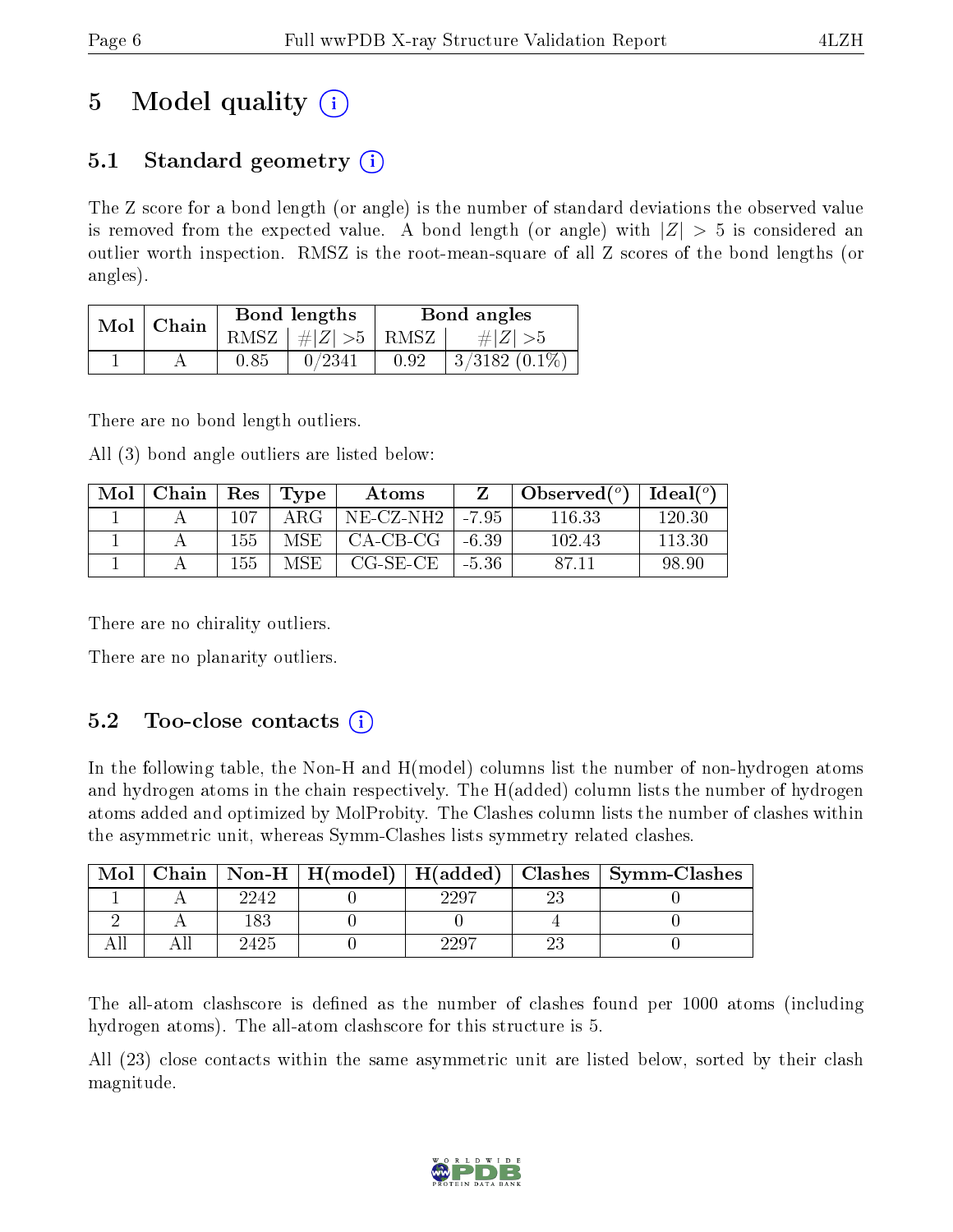| Atom-1                       | Atom-2              | Interatomic       | Clash           |
|------------------------------|---------------------|-------------------|-----------------|
|                              |                     | distance $(A)$    | overlap $(\AA)$ |
| 1:A:106[A]:MSE:HE1           | 1:A:125[A]:ILE:CD1  | 2.22              | 0.69            |
| 1:A:66:LEU:HD21              | 1: A:74:THR:HG22    | 1.74              | 0.68            |
| 1:A:267:VAL:HG13             | 1:A:296[A]:ARG:HH12 | 1.66              | 0.60            |
| 1: A:134: ILE: HG22          | 1:A:135[A]:ASN:OD1  | 2.02              | 0.59            |
| 1: A:74:THR:HG23             | 2:A:455:HOH:O       | 2.02              | 0.59            |
| 1:A:204:VAL:HG21             | 1:A:210:ARG:NH1     | 2.19              | 0.58            |
| 1: A:204:VAL: CG2            | 1: A:210:ARG:NH1    | 2.68              | 0.56            |
| $1:A:148[A]:\text{THR}:HG22$ | 2:A:538:HOH:O       | 2.06              | 0.53            |
| 1: A:60:MSE:HE1              | 2:A:505:HOH:O       | 2.09              | 0.53            |
| 1: A: 136: TRP: CZ2          | 1:A:187[B]:ARG:HD2  | 2.43              | 0.53            |
| 1: A: 189: TYR: HD1          | 1:A:208[A]:CYS:HG   | 1.58              | 0.52            |
| 1: A:204:VAL: CG2            | 1:A:210:ARG:HH12    | 2.23              | 0.51            |
| 1:A:106[A]:MSE:HE1           | 1:A:125[A]:ILE:HDI1 | 1.95              | 0.49            |
| 1:A:271:LEU:HD21             | 1:A:293[A]:ILE:HD11 | 1.94              | 0.49            |
| 1: A: 285: ASP: OD1          | 1:A:287:ASN:HB2     | $\overline{2.14}$ | 0.48            |
| 1:A:125[B]:ILE:HG22          | $1:$ A:126:GLY:N    | 2.29              | 0.47            |
| 1: A:49: GLN:O               | 1:A:77:PRO:HD2      | 2.15              | 0.47            |
| 1: A: 136: TRP: CZ2          | 1:A:187[A]:ARG:HD3  | 2.52              | 0.44            |
| 1:A:210:ARG:HD2              | 2:A:427:HOH:O       | 2.18              | 0.44            |
| 1: A:260: GLN: HG3           | 1: A:265: GLU:OE1   | 2.18              | 0.44            |
| 1:A:103:SER:O                | 1:A:106[A]:MSE:HE2  | 2.18              | 0.43            |
| 1:A:125[A]:ILE:HD11          | 1:A:254:LEU:HDI1    | 2.03              | 0.41            |
| 1:A:125[A]:ILE:CD1           | 1:A:254:LEU:HD11    | $\overline{2.52}$ | 0.40            |

There are no symmetry-related clashes.

### 5.3 Torsion angles (i)

#### 5.3.1 Protein backbone (i)

In the following table, the Percentiles column shows the percent Ramachandran outliers of the chain as a percentile score with respect to all X-ray entries followed by that with respect to entries of similar resolution.

The Analysed column shows the number of residues for which the backbone conformation was analysed, and the total number of residues.

| $\mid$ Mol $\mid$ Chain $\mid$ | Analysed                                  |  | $\mid$ Favoured   Allowed   Outliers   Percentiles                               |
|--------------------------------|-------------------------------------------|--|----------------------------------------------------------------------------------|
|                                | $292/285 (102\%)$   282 (97\%)   10 (3\%) |  | $\begin{array}{ c c c c c c } \hline \text{100} & \text{100} \hline \end{array}$ |

There are no Ramachandran outliers to report.

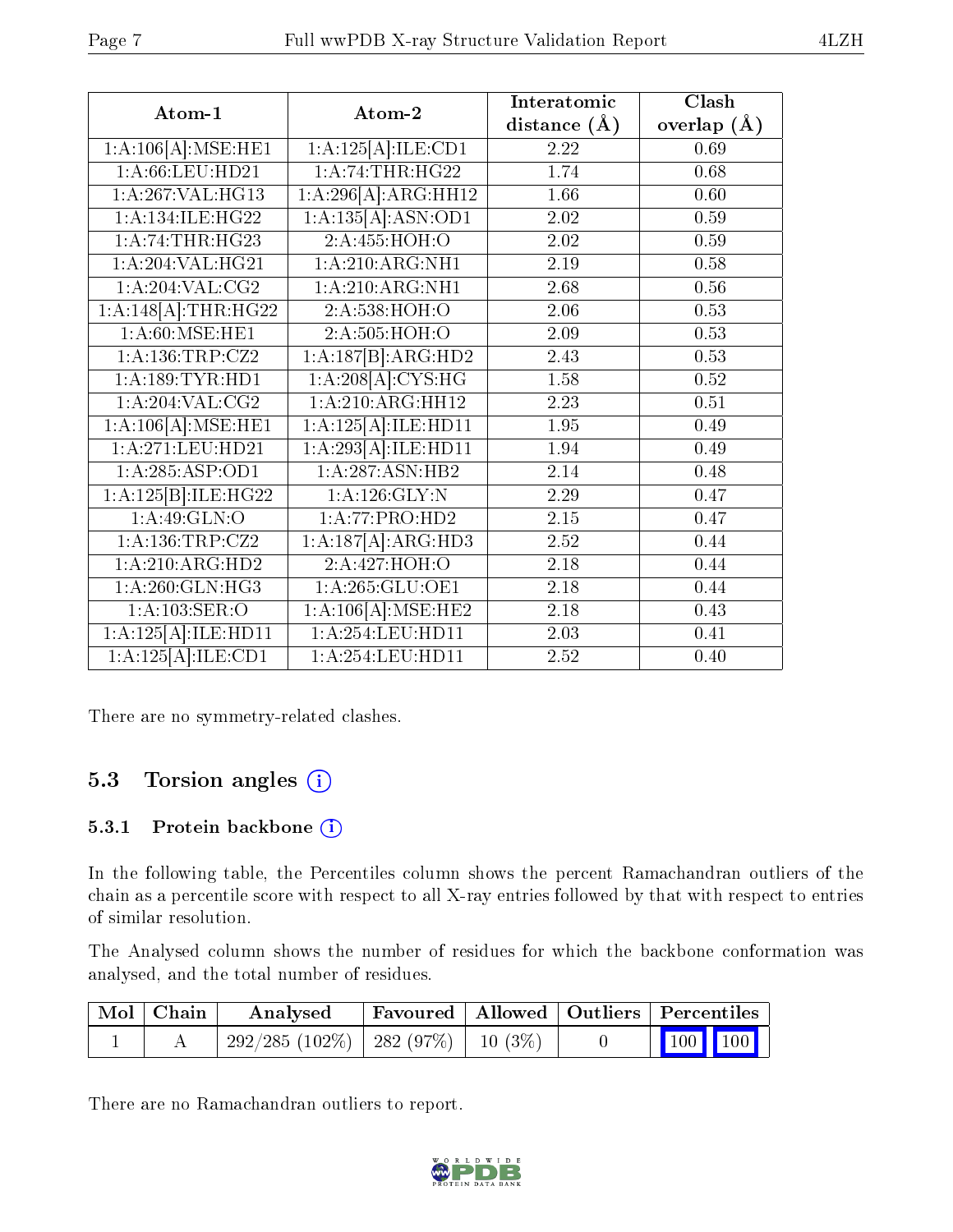#### 5.3.2 Protein sidechains  $(i)$

In the following table, the Percentiles column shows the percent sidechain outliers of the chain as a percentile score with respect to all X-ray entries followed by that with respect to entries of similar resolution.

The Analysed column shows the number of residues for which the sidechain conformation was analysed, and the total number of residues.

| Mol   Chain | Analysed                       |          | $^{\dagger}$ Rotameric   Outliers   Percentiles |
|-------------|--------------------------------|----------|-------------------------------------------------|
|             | $252/234$ (108\%)   247 (98\%) | $5(2\%)$ | 55 51                                           |

All (5) residues with a non-rotameric sidechain are listed below:

| Mol | Chain | Res    | Type       |
|-----|-------|--------|------------|
|     |       | 148[A] | <b>THR</b> |
|     |       | 148 B  | THR.       |
|     |       | 205    | <b>SER</b> |
|     |       | 291[A] | <b>GLN</b> |
|     |       | 291 B  | <b>GLN</b> |

Some sidechains can be flipped to improve hydrogen bonding and reduce clashes. There are no such sidechains identified.

#### 5.3.3 RNA (i)

There are no RNA molecules in this entry.

#### 5.4 Non-standard residues in protein, DNA, RNA chains  $(i)$

There are no non-standard protein/DNA/RNA residues in this entry.

#### 5.5 Carbohydrates  $(i)$

There are no carbohydrates in this entry.

#### 5.6 Ligand geometry  $(i)$

There are no ligands in this entry.

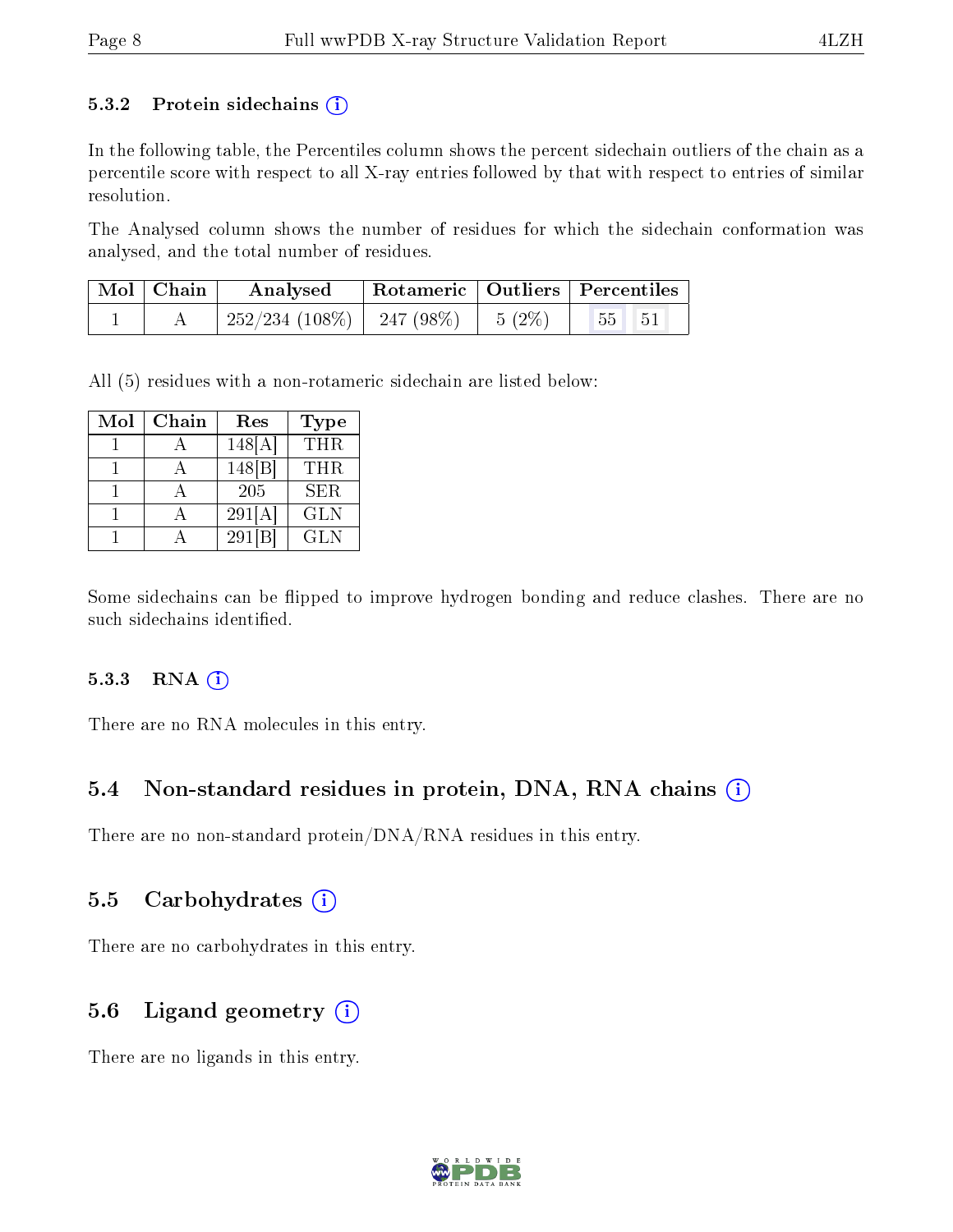### 5.7 [O](https://www.wwpdb.org/validation/2017/XrayValidationReportHelp#nonstandard_residues_and_ligands)ther polymers (i)

There are no such residues in this entry.

### 5.8 Polymer linkage issues (i)

There are no chain breaks in this entry.

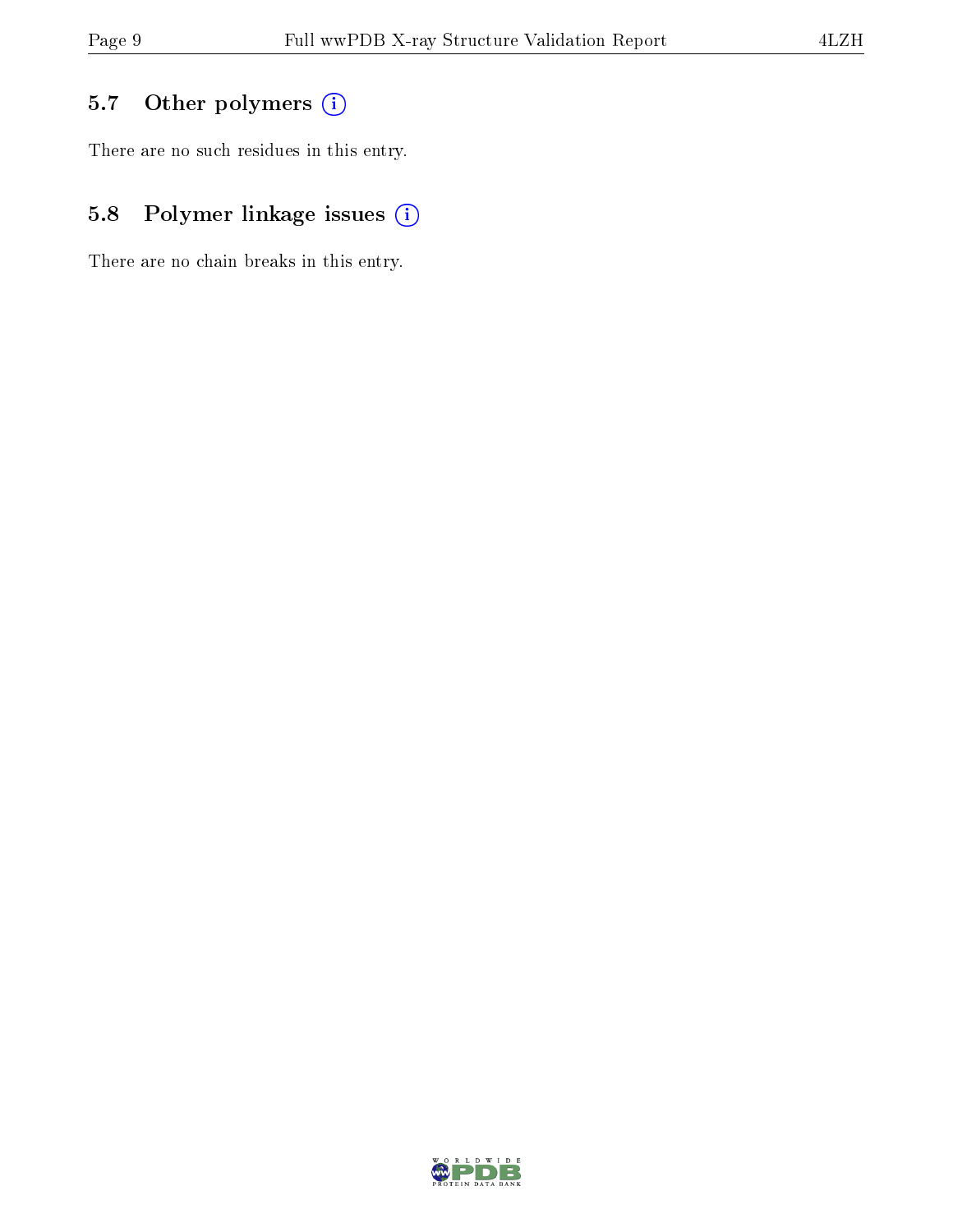## 6 Fit of model and data  $(i)$

## 6.1 Protein, DNA and RNA chains  $(i)$

In the following table, the column labelled  $#RSRZ> 2'$  contains the number (and percentage) of RSRZ outliers, followed by percent RSRZ outliers for the chain as percentile scores relative to all X-ray entries and entries of similar resolution. The OWAB column contains the minimum, median,  $95<sup>th</sup>$  percentile and maximum values of the occupancy-weighted average B-factor per residue. The column labelled  $Q< 0.9$  lists the number of (and percentage) of residues with an average occupancy less than 0.9.

| $\vert$ Mol $\vert$ Chain $\vert$ | $\rm{Analysised}$ $  <$ RSRZ $>$ |         | $\rm \#RSRZ{>}2$                    | $\vert$ OWAB(Å <sup>2</sup> ) $\vert$ Q<0.9 |  |
|-----------------------------------|----------------------------------|---------|-------------------------------------|---------------------------------------------|--|
|                                   | 272/285 (95%)                    | $-0.34$ | 10 (3\%)   41   44   11, 22, 51, 78 |                                             |  |

All (10) RSRZ outliers are listed below:

| Mol | Chain | Res    | Type      | <b>RSRZ</b> |
|-----|-------|--------|-----------|-------------|
| 1   | А     | 266    | ILE       | 6.3         |
| 1   | А     | 261[A] | PHE       | 5.0         |
| 1   | А     | 80     | GLY       | 3.5         |
| 1   | А     | 265    | GLU       | 3.3         |
| 1   | A     | 134    | ILE       | 3.1         |
| 1   | А     | 264    | GLY       | 2.8         |
| 1   | А     | 257    | $\rm THR$ | 2.5         |
| 1   | А     | 46     | ASP       | 2.5         |
| 1   | А     | 45     | ASP       | 2.4         |
| 1   | А     | 263    | GLY       | 2.2         |

#### 6.2 Non-standard residues in protein, DNA, RNA chains (i)

There are no non-standard protein/DNA/RNA residues in this entry.

#### 6.3 Carbohydrates (i)

There are no carbohydrates in this entry.

#### 6.4 Ligands  $(i)$

There are no ligands in this entry.